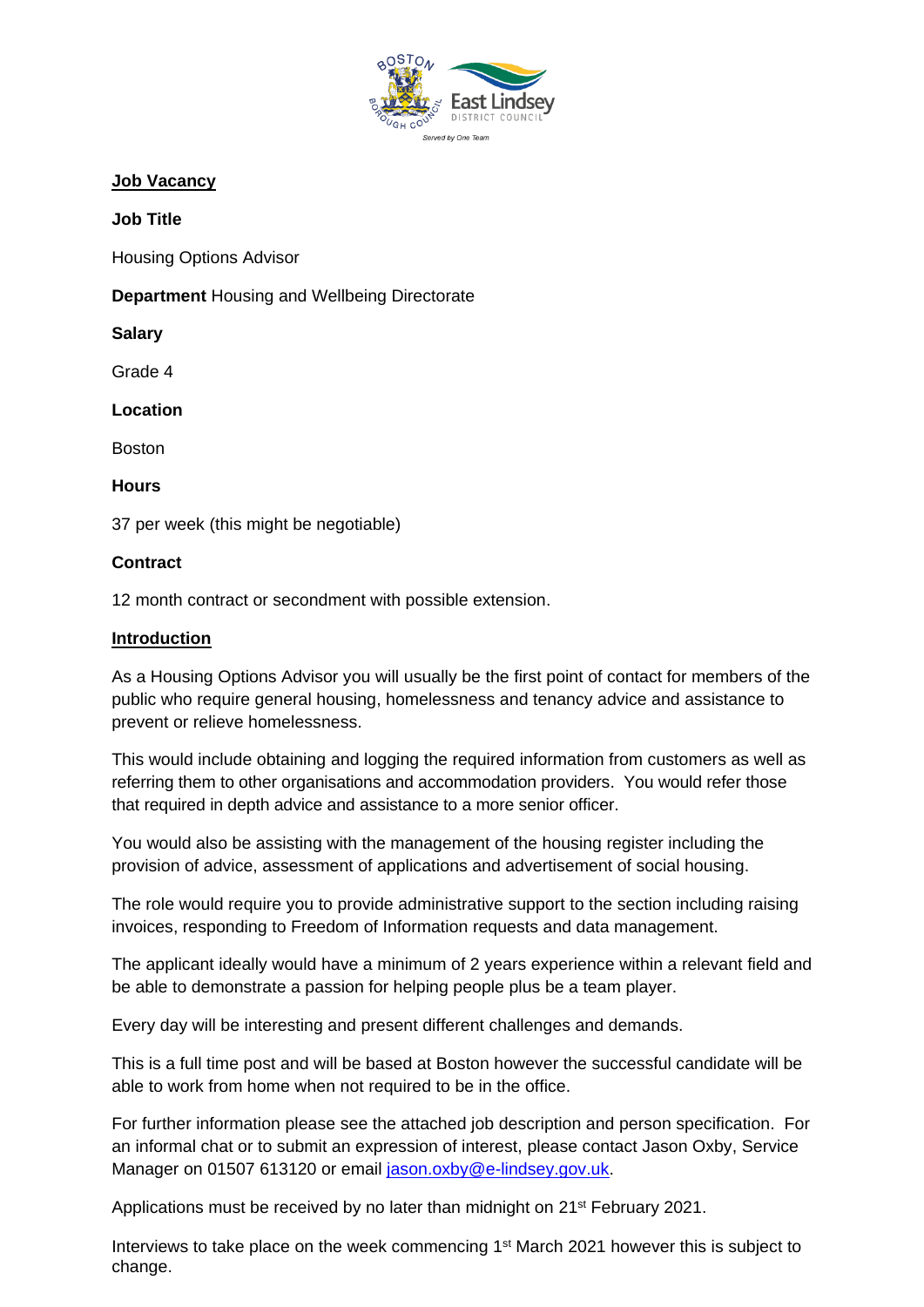*This is a 12 month contract or secondment opportunity and is open to staff members across both Boston Borough Council and East Lindsey District Council*



#### **JOB DESCRIPTION**

| <b>POST TITLE:</b>                             | Housing Options Advisor (12 month contract or secondment with possible<br>extension)                                                                                      |  |  |  |  |
|------------------------------------------------|---------------------------------------------------------------------------------------------------------------------------------------------------------------------------|--|--|--|--|
| <b>DATE ISSUED:</b>                            | February 2021                                                                                                                                                             |  |  |  |  |
| <b>GRADE:</b>                                  | 4                                                                                                                                                                         |  |  |  |  |
|                                                |                                                                                                                                                                           |  |  |  |  |
| <b>SERVICE / FUNCTION:</b>                     | Housing and Wellbeing Directorate                                                                                                                                         |  |  |  |  |
| <b>RESPONSIBLE TO:</b>                         | <b>Housing Manager</b>                                                                                                                                                    |  |  |  |  |
| <b>JOB PURPOSE:</b>                            | To assist in the provision of a comprehensive Housing and Homelessness<br>service including:                                                                              |  |  |  |  |
|                                                | Provision of housing advice and options<br>$\bullet$                                                                                                                      |  |  |  |  |
|                                                | Advice and assistance in regard to the Housing Register<br>$\bullet$                                                                                                      |  |  |  |  |
|                                                | Advice about Homelessness Prevention, Relief and Homelessness main                                                                                                        |  |  |  |  |
|                                                | duties                                                                                                                                                                    |  |  |  |  |
|                                                | Assistance with the management of temporary accommodation<br>Administrative support<br>$\bullet$                                                                          |  |  |  |  |
|                                                |                                                                                                                                                                           |  |  |  |  |
|                                                |                                                                                                                                                                           |  |  |  |  |
| <b>LIAISON WITH</b>                            | Members of the public, council officers, external partners, statutory agencies,<br>voluntary and community sector.                                                        |  |  |  |  |
|                                                |                                                                                                                                                                           |  |  |  |  |
| <b>KEY COMPETENCIES:</b>                       | Organisational awareness<br>$\bullet$                                                                                                                                     |  |  |  |  |
|                                                | Awareness of the wider context within which the role operates<br>$\bullet$                                                                                                |  |  |  |  |
|                                                | Effective communication                                                                                                                                                   |  |  |  |  |
|                                                | A focus on impact and outcomes                                                                                                                                            |  |  |  |  |
|                                                |                                                                                                                                                                           |  |  |  |  |
|                                                | Working collaboratively across multiple teams and organisations                                                                                                           |  |  |  |  |
|                                                | A commitment to continuous improvement and quality                                                                                                                        |  |  |  |  |
|                                                | Ability to influence and inspire trust and confidence                                                                                                                     |  |  |  |  |
|                                                | Ability to problem solve through collaboration and creative thinking                                                                                                      |  |  |  |  |
|                                                | Ability to recognise and respond proactively if any changes to the approach is                                                                                            |  |  |  |  |
|                                                | required to achieved the desired outcomes                                                                                                                                 |  |  |  |  |
|                                                |                                                                                                                                                                           |  |  |  |  |
|                                                |                                                                                                                                                                           |  |  |  |  |
| <b>MAIN RESPONSIBILITIES, TASKS AND DUTIES</b> |                                                                                                                                                                           |  |  |  |  |
|                                                |                                                                                                                                                                           |  |  |  |  |
| $\bullet$                                      | To be the first point of contact for members of the public who require general housing and<br>homelessness advice, tenancy advice and assistance to prevent homelessness. |  |  |  |  |
|                                                | To assist with the provision of advice and assistance to applicants and others with a view to                                                                             |  |  |  |  |

preventing or relieving homelessness. This could include contacting accommodation providers, landlords or lenders and other organisations, completing affordability checks, providing basic debt and welfare advice and making referrals for housing related support as appropriate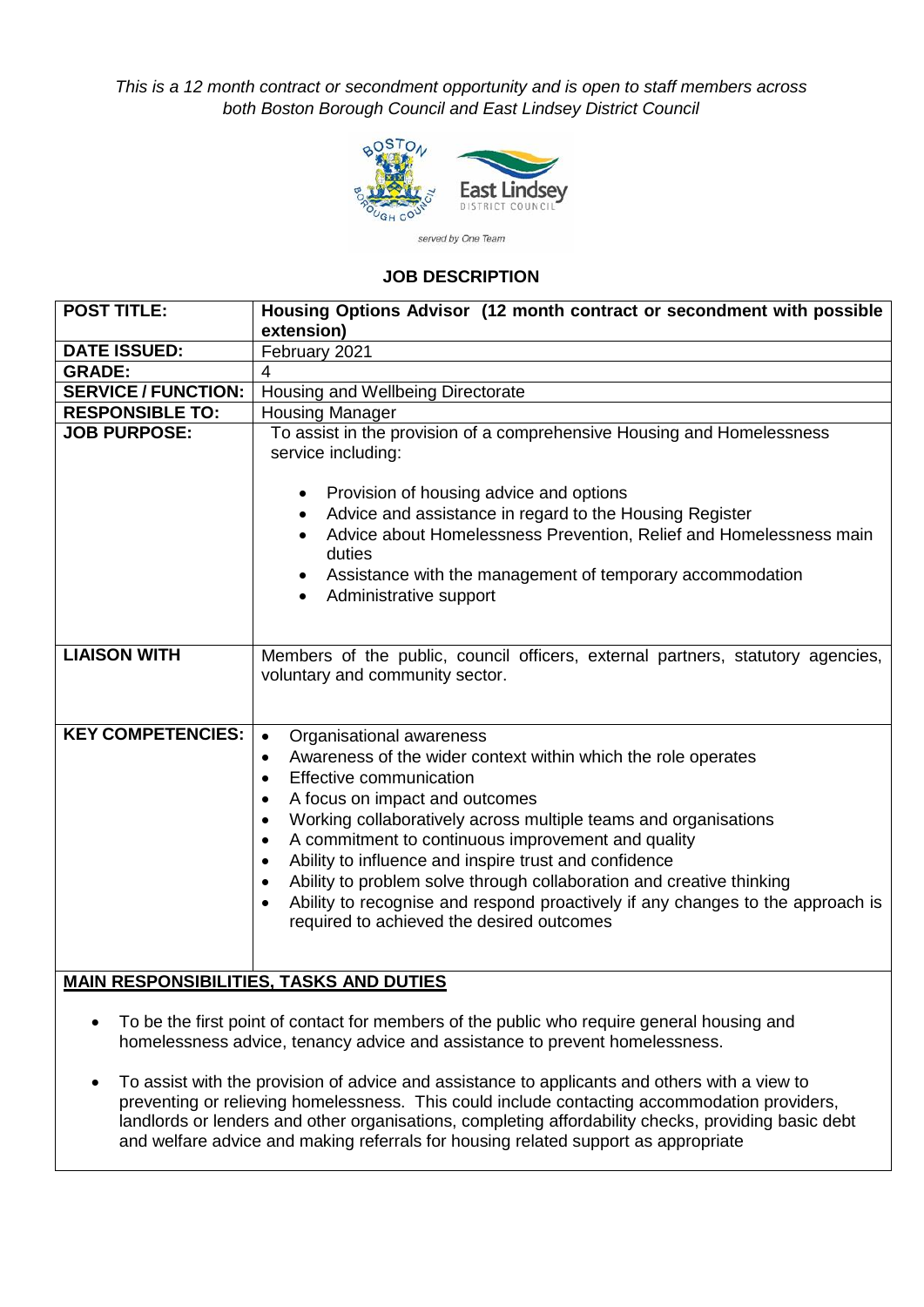- To provide advice and assistance on the range of housing options which may be available to applicants and others in order to achieve rehousing or alternative solutions to their housing problem
- To refer clients to more senior team members when more detailed advice and assistance is required after obtaining the required case information.
- To identify applicants who may require advice and support from other departments or organisations to meet a particular need and to signpost or refer as appropriate
- To receive, acknowledge and assess applications for admission to the Council's Housing Register and to register eligible applicants onto the Housing Management computer system in accordance with the Housing Allocation Scheme. This will also include ensuring housing applications are accurate, verified and reviewed on a regular basis.
- To provide applicants with advice and guidance about all aspects of the housing register including making an application, eligibility and prospects of receiving an offer. This could also be through face to face appointments including home visits.
- To assist with advertising available properties and shortlisting applicants for nomination and monitoring the outcome.
- To provide administrative support to the Housing and Homelessness team including maintaining records, writing agenda's, minutes and arranging meetings
- To manage the processing of purchases, invoices and debts including adding to the IT system as required
- To assist the Housing Manager and Senior Officers with financial matters including the management of rent accounts for temporary homelessness accommodation and other housing debts. This could include issuing weekly rent statements; rent reminders, liaising with Housing Benefit/DWP about payments, managing debts, updating excel spreadsheets and providing advice to officers.
- To assist with the administration of the housing IT systems, standard letters, website content and other information sources such as policy, procedures, information sharing agreements and leaflets
- To manage and respond to requests for performance and statistical information including Freedom of Information Requests
- To assist the unit to comply with its data retention schedules and Data protection requirements
- To deal with written and verbal housing enquiries from the public, other Council staff, statutory agencies and other bodies within corporate timescales
- To maintain accurate written and computerised records about the progress and outcome of housing cases
- To maintain effective working relationships with other Council staff and a variety of statutory and voluntary agencies, including Social Services, Probation Service and the Police, local advice and housing providers and other local authorities
- To assist with the management of the Rent Assist Scheme including management of cases, sign ups, post tenancy work and bond claims.
- To create strong working relationships with letting agents and landlords to enable clients to access the private rented sector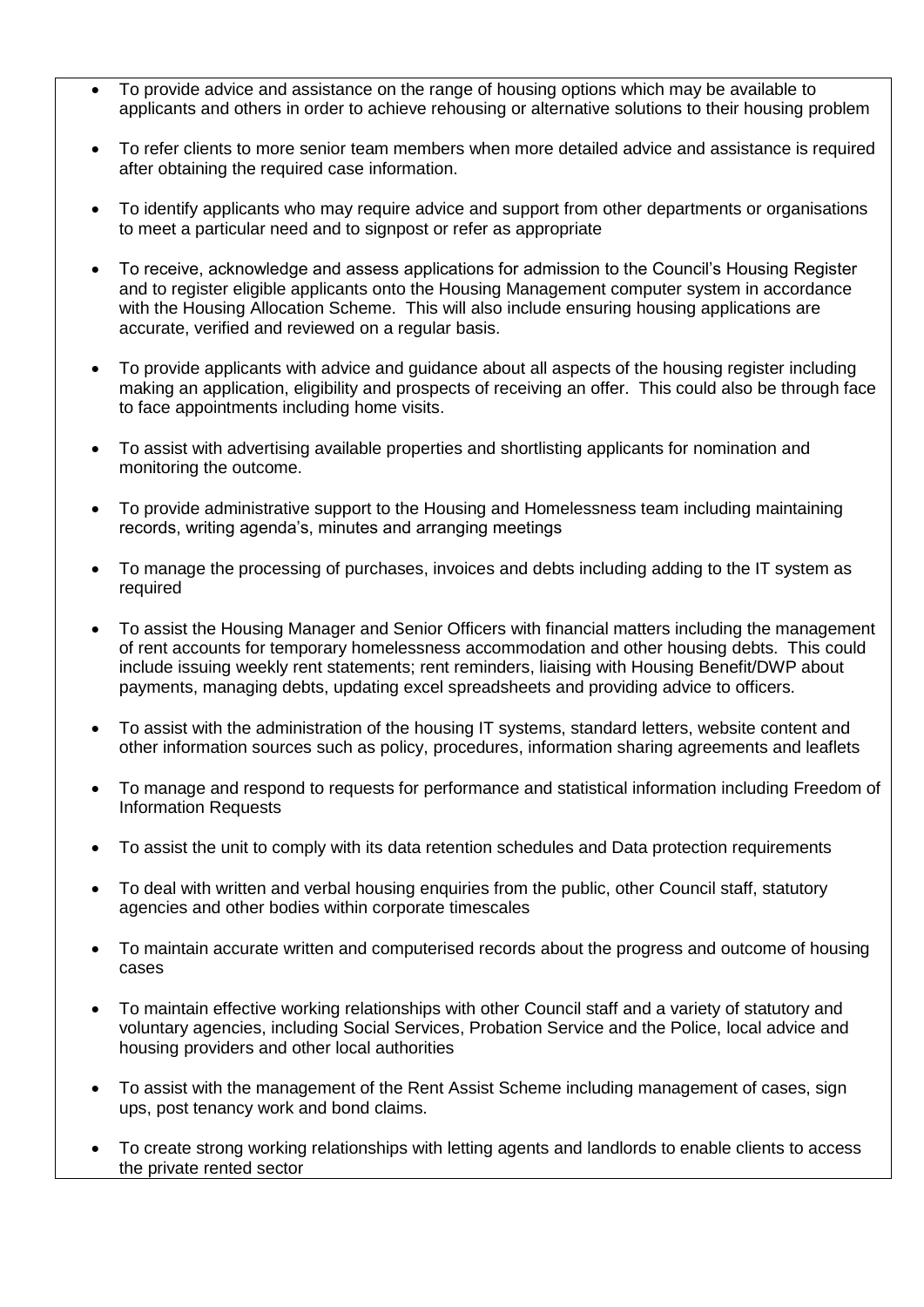- To assist with the allocation of extra care accommodation via the relevant lettings panels if applicable.
- To ensure safeguarding concerns are dealt with according to the policy
- To keep up to date with housing and related legislation and guidance, including homelessness, allocations, Landlord and Tenant law, benefits, immigration and asylum, matrimonial law and other matters
- To advise and assist junior members of the team and to provide cover if these officers are absent.
- To assist the Manager and Senior Officers with the development of new services, policies and initiatives relevant to the service area
- Any other duties appropriate to the post and grade

| <b>OTHER</b>   |                                                                                                                                                                                                                                                                                                                                                                                                                                                                                                                                                                                                                                                                                                                |  |  |  |  |
|----------------|----------------------------------------------------------------------------------------------------------------------------------------------------------------------------------------------------------------------------------------------------------------------------------------------------------------------------------------------------------------------------------------------------------------------------------------------------------------------------------------------------------------------------------------------------------------------------------------------------------------------------------------------------------------------------------------------------------------|--|--|--|--|
| 1              | The duties and responsibilities in this job description are not exhaustive. The post holder may be<br>required to undertake other duties that may be required from time to time within the general scope of<br>the post. Any such duties should not substantially change the general character of the post. Duties<br>and responsibilities outside of the general scope of this grade of post will be with the consent of the<br>post holder with the exception of those required at such a time when the Emergency or Business<br>Continuity Plan is invoked during a genuine emergency situation where staff may be required to<br>undertake work outside of their normal duties without prior consultation. |  |  |  |  |
| $\overline{2}$ | <b>Equal opportunities</b>                                                                                                                                                                                                                                                                                                                                                                                                                                                                                                                                                                                                                                                                                     |  |  |  |  |
|                | The post holder is required to carry out the duties in accordance with Council Equal Opportunities<br>policies.                                                                                                                                                                                                                                                                                                                                                                                                                                                                                                                                                                                                |  |  |  |  |
| 3              | <b>Health and safety</b>                                                                                                                                                                                                                                                                                                                                                                                                                                                                                                                                                                                                                                                                                       |  |  |  |  |
|                | The post holder is required to carry out the duties in accordance with the Council Health and Safety<br>policies and procedures.                                                                                                                                                                                                                                                                                                                                                                                                                                                                                                                                                                               |  |  |  |  |
|                | All employees have a duty to take reasonable care for their own health & safety and that of others. In<br>particular they must:                                                                                                                                                                                                                                                                                                                                                                                                                                                                                                                                                                                |  |  |  |  |
|                | Carry out all work in the prescribed manner and ensure that they follow training, information<br>$\bullet$<br>and instruction provided                                                                                                                                                                                                                                                                                                                                                                                                                                                                                                                                                                         |  |  |  |  |
|                | Use equipment correctly at all times<br>$\bullet$                                                                                                                                                                                                                                                                                                                                                                                                                                                                                                                                                                                                                                                              |  |  |  |  |
|                | Wear or use personal protective equipment provided<br>$\bullet$                                                                                                                                                                                                                                                                                                                                                                                                                                                                                                                                                                                                                                                |  |  |  |  |
|                | Report all unsafe acts, conditions, accidents or near misses<br>$\bullet$                                                                                                                                                                                                                                                                                                                                                                                                                                                                                                                                                                                                                                      |  |  |  |  |
|                | Suggest methods of eliminating hazards and reducing potential risks<br>$\bullet$                                                                                                                                                                                                                                                                                                                                                                                                                                                                                                                                                                                                                               |  |  |  |  |
|                | Co-operate in the investigation of accidents with the objective of introducing methods to<br>$\bullet$<br>prevent a reoccurrence                                                                                                                                                                                                                                                                                                                                                                                                                                                                                                                                                                               |  |  |  |  |
|                | Take part in risk assessments, workplace inspections, safety tours and audits when<br>$\bullet$<br>necessary                                                                                                                                                                                                                                                                                                                                                                                                                                                                                                                                                                                                   |  |  |  |  |
|                | Observe safe systems and methods of working at all times, avoid taking short cuts or<br>$\bullet$<br>improvising which may give rise to unnecessary risks                                                                                                                                                                                                                                                                                                                                                                                                                                                                                                                                                      |  |  |  |  |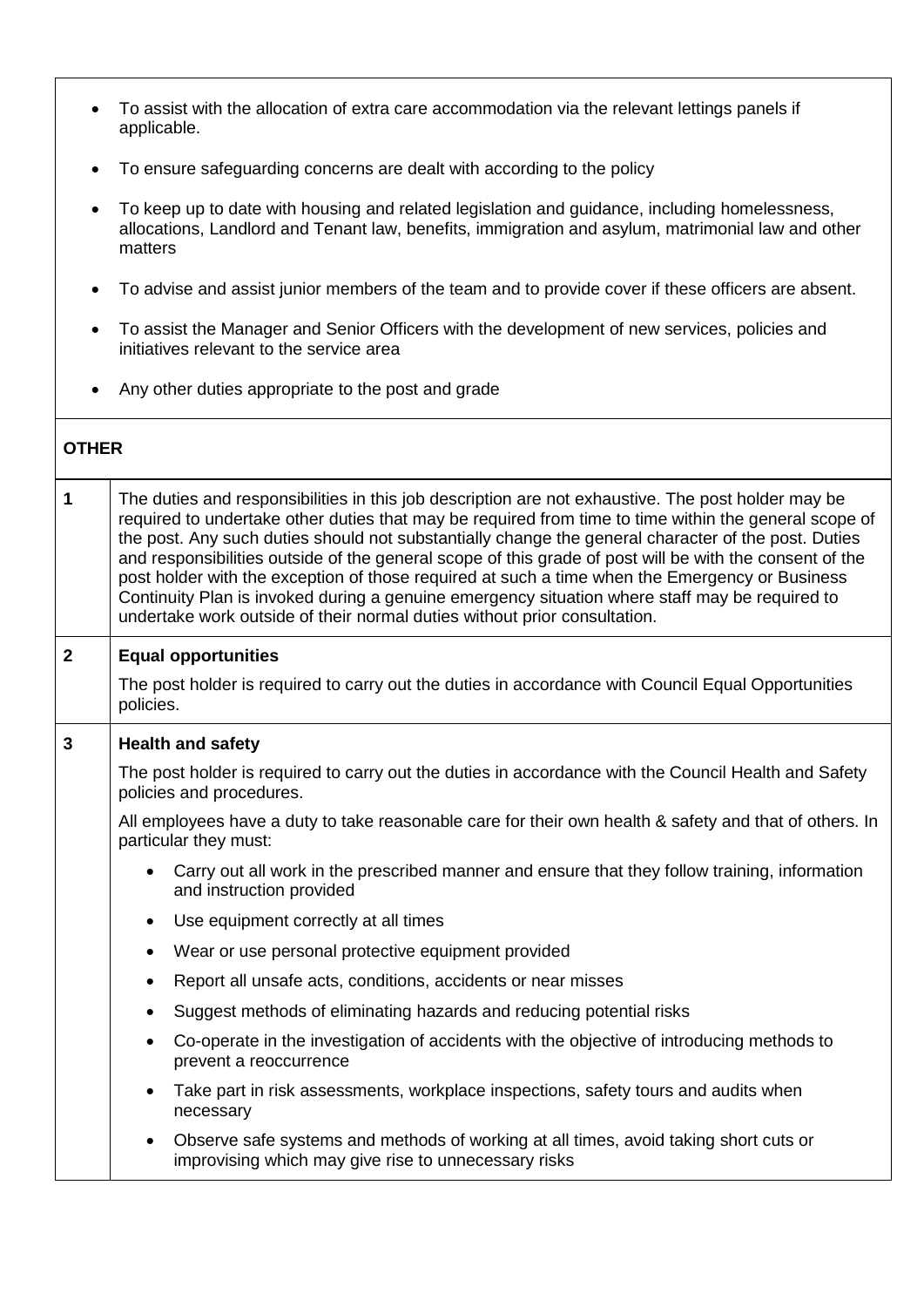| 4              | <b>Health Surveillance</b>                                                                                                                                                                                                                                                                                                                                                                                                                                                                                                                                                                              |  |  |  |
|----------------|---------------------------------------------------------------------------------------------------------------------------------------------------------------------------------------------------------------------------------------------------------------------------------------------------------------------------------------------------------------------------------------------------------------------------------------------------------------------------------------------------------------------------------------------------------------------------------------------------------|--|--|--|
|                | Employees are required to undertake such health surveillance, at the cost of the Council, as may be<br>required. This may be identified by risk assessments or be a statutory provision such as those within<br>the Health and Safety at Work Act 1974 and The Control of Noise at Work Regulations 2005.                                                                                                                                                                                                                                                                                               |  |  |  |
| 5              | <b>Conduct</b>                                                                                                                                                                                                                                                                                                                                                                                                                                                                                                                                                                                          |  |  |  |
|                | The public are entitled to expect the highest standards of conduct from all employees who work for<br>Local Government and that their conduct should never be influenced by improper motives.<br>Employees should always remember the responsibilities to the community they serve and ensure<br>courteous, efficient and impartial service to all groups and individuals within the community.                                                                                                                                                                                                         |  |  |  |
|                | Employees are required to follow the Councils Contract Procedure rules and Financial Regulations in<br>any financial transactions and other dealings on behalf of the Council.                                                                                                                                                                                                                                                                                                                                                                                                                          |  |  |  |
|                | Employees should be aware of the content of the Code of Conduct and ensure that they act within<br>the Code at all times                                                                                                                                                                                                                                                                                                                                                                                                                                                                                |  |  |  |
| 6              | Information security & data protection                                                                                                                                                                                                                                                                                                                                                                                                                                                                                                                                                                  |  |  |  |
|                | Employees should ensure that confidential material including material about individuals is handled in<br>accordance with the law.                                                                                                                                                                                                                                                                                                                                                                                                                                                                       |  |  |  |
|                | Employees are individually responsible for any information in their care whether computerised or<br>manual.                                                                                                                                                                                                                                                                                                                                                                                                                                                                                             |  |  |  |
|                | All Council policies on these issues should be adhered to.                                                                                                                                                                                                                                                                                                                                                                                                                                                                                                                                              |  |  |  |
| $\overline{7}$ | <b>Safeguarding</b>                                                                                                                                                                                                                                                                                                                                                                                                                                                                                                                                                                                     |  |  |  |
|                | Employees have a responsibility to safeguard and promote the well-being of all vulnerable adults,<br>children and young people who participate in our services or whom they come into contact with<br>through discharging various functions. This includes situations where the Council works directly with<br>adult, service users who have care of children. Employees should be able to identify abuse or<br>neglect and understand their responsibilities and what to do should they ever suspect or become<br>aware that a child is being neglected, is being abused or is likely to suffer abuse. |  |  |  |
| 8              | <b>Values</b>                                                                                                                                                                                                                                                                                                                                                                                                                                                                                                                                                                                           |  |  |  |
|                | We believe that everyone has a role to play in making our council successful.                                                                                                                                                                                                                                                                                                                                                                                                                                                                                                                           |  |  |  |
|                | We expect everyone involved with Boston Borough Council to be:                                                                                                                                                                                                                                                                                                                                                                                                                                                                                                                                          |  |  |  |
|                | open and honest with people<br>٠                                                                                                                                                                                                                                                                                                                                                                                                                                                                                                                                                                        |  |  |  |
|                | enthusiastic, positive and proud about working for Boston Borough Council<br>٠                                                                                                                                                                                                                                                                                                                                                                                                                                                                                                                          |  |  |  |
|                | patient with people and take time to understand their concerns<br>٠                                                                                                                                                                                                                                                                                                                                                                                                                                                                                                                                     |  |  |  |
|                | approachable and clear with people<br>٠                                                                                                                                                                                                                                                                                                                                                                                                                                                                                                                                                                 |  |  |  |
|                | open to new ideas and willing to learn                                                                                                                                                                                                                                                                                                                                                                                                                                                                                                                                                                  |  |  |  |
|                |                                                                                                                                                                                                                                                                                                                                                                                                                                                                                                                                                                                                         |  |  |  |
|                | caring and to treat people with respect, consistency and fairness<br>focused on customers                                                                                                                                                                                                                                                                                                                                                                                                                                                                                                               |  |  |  |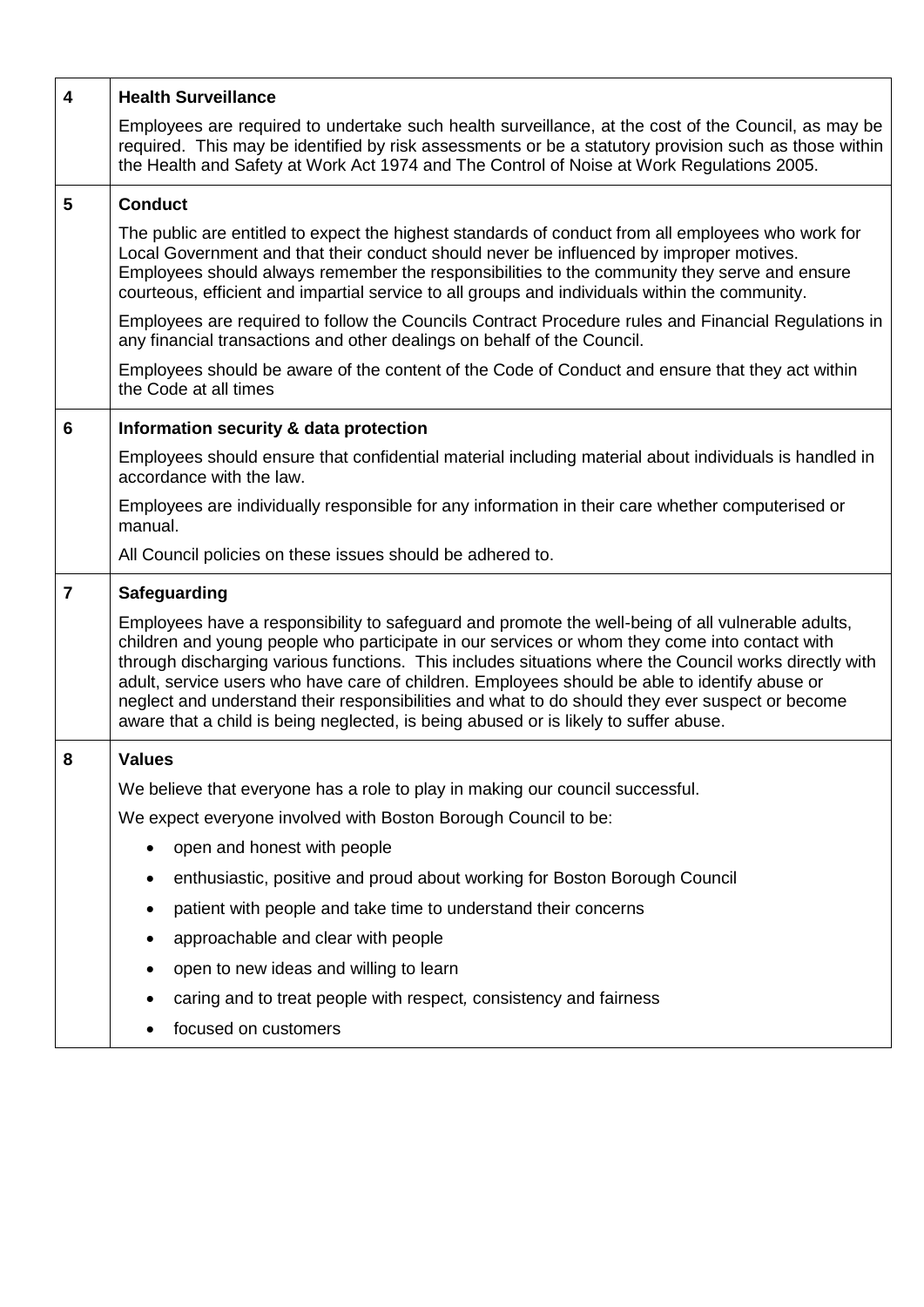# **PERSON SPECIFICATION**

# **POST TITLE: Housing Options Advisor**

# **DATE ISSUED: January 2021**

| <b>Attributes:</b>              | <b>Essential Qualities:</b>                                                                                                                                                                                                   | <b>Desirable Qualities:</b>                                                                                                                                                                                                                                                                                                                                                                                                             |
|---------------------------------|-------------------------------------------------------------------------------------------------------------------------------------------------------------------------------------------------------------------------------|-----------------------------------------------------------------------------------------------------------------------------------------------------------------------------------------------------------------------------------------------------------------------------------------------------------------------------------------------------------------------------------------------------------------------------------------|
| <b>Education &amp; Training</b> | Evidence of continuous relevant personal<br>development relevant to the post.                                                                                                                                                 | A relevant<br>professional/management<br>qualification.<br>Grade A - C or equivalent in<br>Maths and English.<br>NVQ level 2 or equivalent in a<br><b>Business Administration</b><br>course                                                                                                                                                                                                                                             |
| Language                        | Ability to communicate to a range of audiences<br>from clients, managers, councillors and other<br>professionals                                                                                                              | Ability to speak a second<br>language, preferably Polish,<br>Lithuanian or Latvian.<br>Experience of working with<br>people who have limited use of<br>the English language                                                                                                                                                                                                                                                             |
| <b>Experience</b>               | A successful track record of working with members<br>of the public and multi-agency working<br>Experience of working in a pressurised<br>environment                                                                          | A minimum of 2 year's<br>experience within a relevant<br>housing field such as Housing<br>Advice, Housing Register,<br>Housing Support or<br>Homelessness<br>A sound understanding of<br>performance management<br>Experience of using financial<br>systems for purchase orders,<br>invoices and debts.<br>Experience of managing rent<br>accounts including issuing<br>statements, accounting for<br>income and arrears<br>management. |
| Knowledge                       | A good knowledge of housing, homelessness,<br>tenancy law and Welfare Reforms<br>Knowledge and understanding of Data Protection,<br>Data Retention, Information Sharing Agreements<br>and Freedom of Information legislation. |                                                                                                                                                                                                                                                                                                                                                                                                                                         |